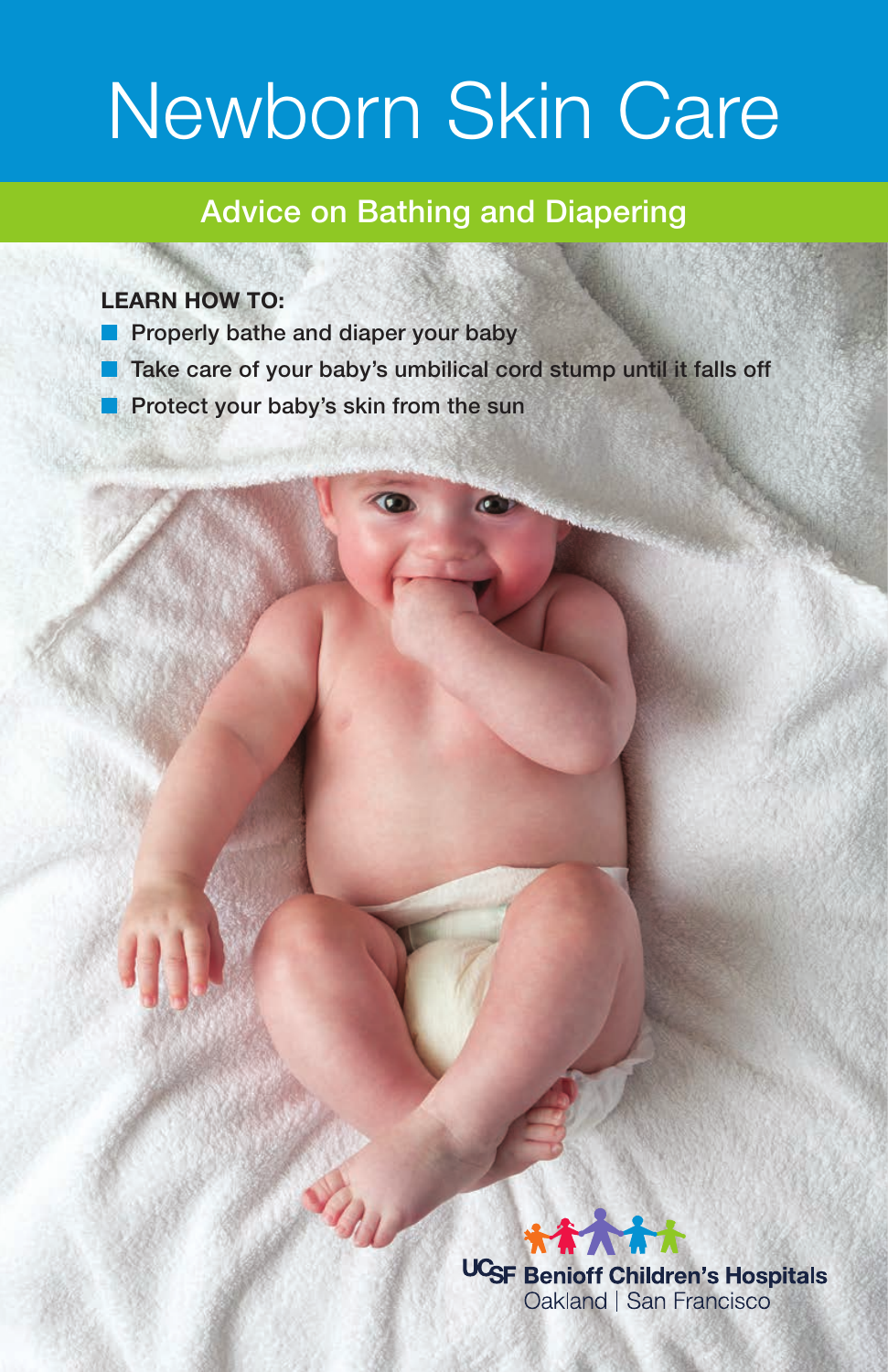#### **NEWBORN SKIN CARE**

# Bathing



There's nothing quite as wonderful and amazing as newborn skin. It protects baby from bacteria and germs, and helps her body hold a normal temperature. Use these research-based tips from our nurse experts to help keep your baby's skin healthy, beautiful and soft.

Written by Joanne Kuller, RN, MS and Carolyn Lund, RN, MS. Content adapted from the Association of Women's Health, Obstetric & Neonatal Nurses (AWHONN) Neonatal Skin Care Evidence Based Practice Guideline.

Baths are a wonderful way to both clean and bond with your baby as he relaxes in warm water. Bathe your baby about 3 times a week—or every other day—for the first month of life if all is healthy and well with his skin.

Most babies are born with a white creamy coating on their skin called vernix. It protects baby's skin, keeping it soft. It's sticky and may not come off during bathing. There's no need to rub it off—let it wear off on its own.

UNI FSS YOUR HEALTHCARE PROVIDER HAS TOLD YOU OTHERWISE, IT'S OK TO BATHE BABY WITH HIS cord stump still in place.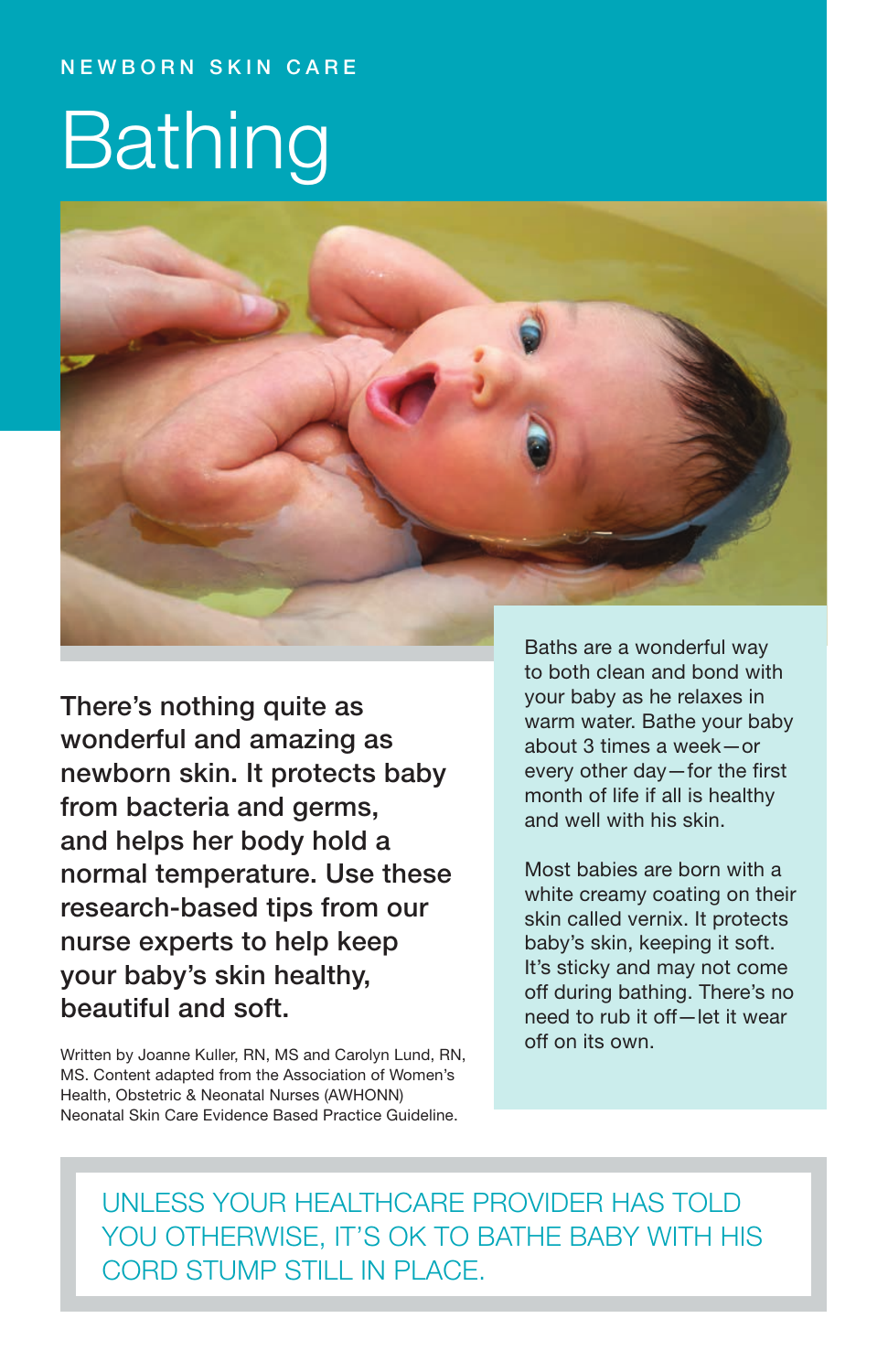

### Tips for Easy Bathing

Arrange your baby's tub, washcloth and towels or blankets, and products all within reach before you begin. Bathe your baby in a warm room, and eliminate drafts by keeping the door closed when possible. Keep baths short—about 5-10 minutes at first—so your baby doesn't get cold.



- Always use warm–not hot–water, between 100– 104 degrees F. Check the water temperature with a bath thermometer or test it on the inside of your wrist or elbow.
- Always support baby's head and neck during bathing.
- Begin with a clean cloth and wash baby's face first, body second and diaper area last. Wipe from the baby's eyes and mouth into the creases as you go behind his ears, around his neck, into his underarms, between his fingers and toes, and in his diaper area.
- Only use a mild, gentle cleanser designed for babies and that is safe around the eyes.
- To shampoo, first wet baby's hair, then apply an infant-safe shampoo gently with your hand. Lightly massage baby's scalp with your hand or a soft baby brush, and rinse with water moving down the back and sides of baby's head.
- Gently rinse baby's body with your hands or a soft cloth, moving from head to feet.
- Move baby from his bath into a towel or blanket and pat his skin dry rather than rubbing it. Once dry, dress baby to keep him warm.

#### Cradle Cap Care

You may notice thick, crusty and yellowish scales or patches on baby's head. This is cradle cap (seborrheic dermatitis), which is a buildup of body oils and old skin on baby's scalp or face. While cradle cap usually appears on baby's head, it can spread to other parts of baby's body, although this is less common. It can appear anywhere baby has oil-producing sebaceous glands, such as under his arms. It doesn't hurt or itch and usually clears up within the first few months of life.

#### Eliminate cradle cap over time with these steps:

Wash baby's scalp daily with a mild baby shampoo. 1

Gently loosen the scales with a soft baby brush or infant comb while the shampoo is on baby's head. Avoid putting pressure on the soft spot known as the fontanel—in his head.  $\mathbf{p}$ 

For stubborn cradle cap, apply an infantsafe lotion or oil directly to the scales for at least an hour prior to washing to help gently loosen the scales. 3

If cradle cap persists talk to your baby's healthcare provider. 4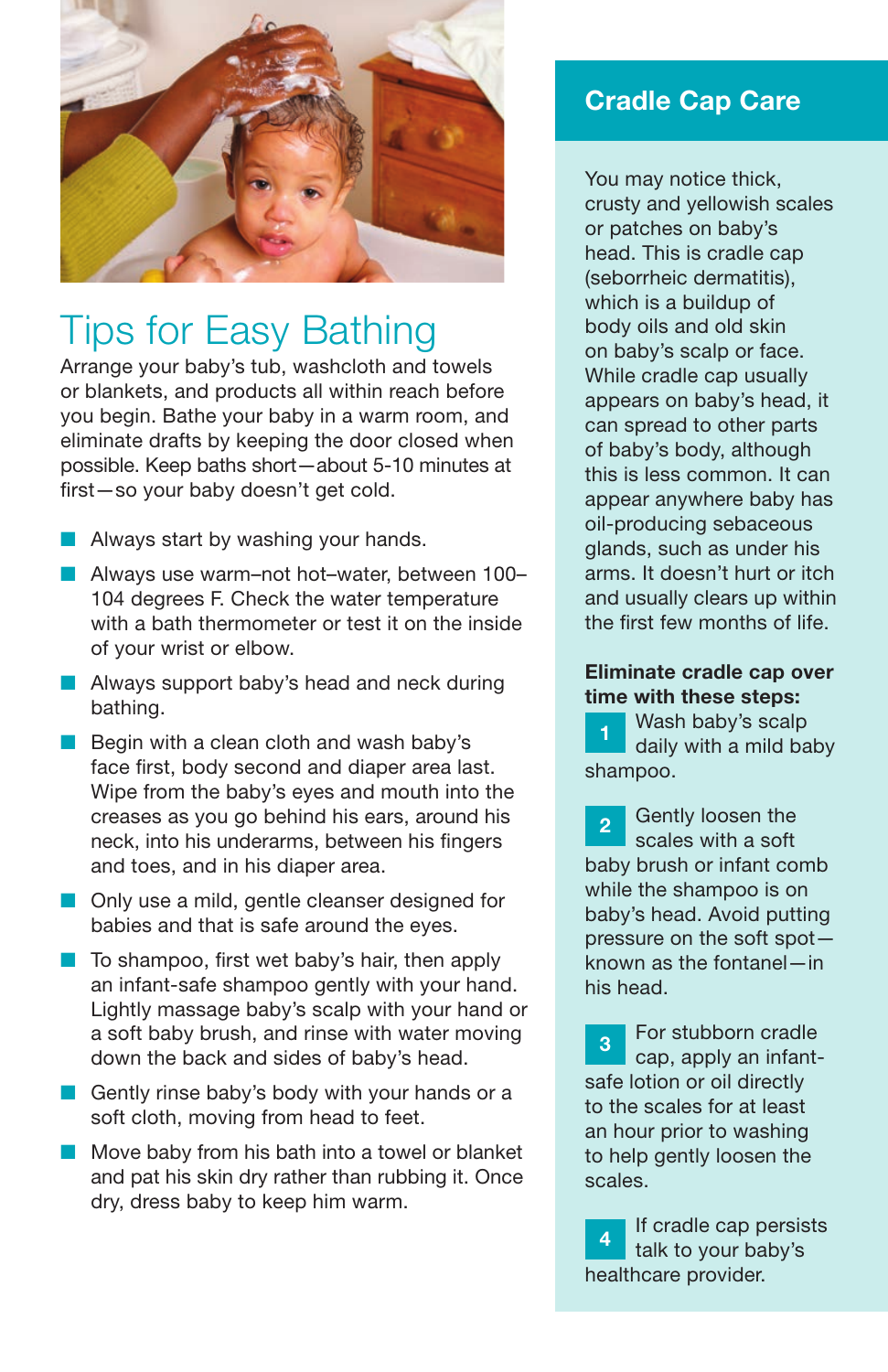Your baby may fuss or cry at first. For comfort, try swaddling baby first before placing him in the water.

NEVER LEAVE YOUR BABY alone during a sponge BATH OR WHII F IN THE bath tub, even if a bath seat or sling is used.

#### Tub Bath Tips

Place bathtub in a safe place and on a strong surface. 1

Swirl water so there are no "hot spots." 2

While holding baby, lower him into the water feet first. Allow baby to rest so that the water covers just up to his shoulders. If your baby's tub provides different instructions, follow the instructions with your baby's bathtub. 3

Your baby may fuss or cry at first. For comfort, try swaddling baby first before placing him in the water. 4

#### Sponge Bath Tips



Undress baby and wrap him in a towel or receiving blanket.

Then, place your wrapped baby on a second clean blanket, towel, or pad.  $\overline{2}$ 

Wet a soft washcloth in a warm basin of water. 3

Wring out excess water from washcloth so water doesn't get into baby's eyes when washing his face. 4

Unwrap each area as you wash, pat dry, and re-wrap to keep baby as warm as possible. 5



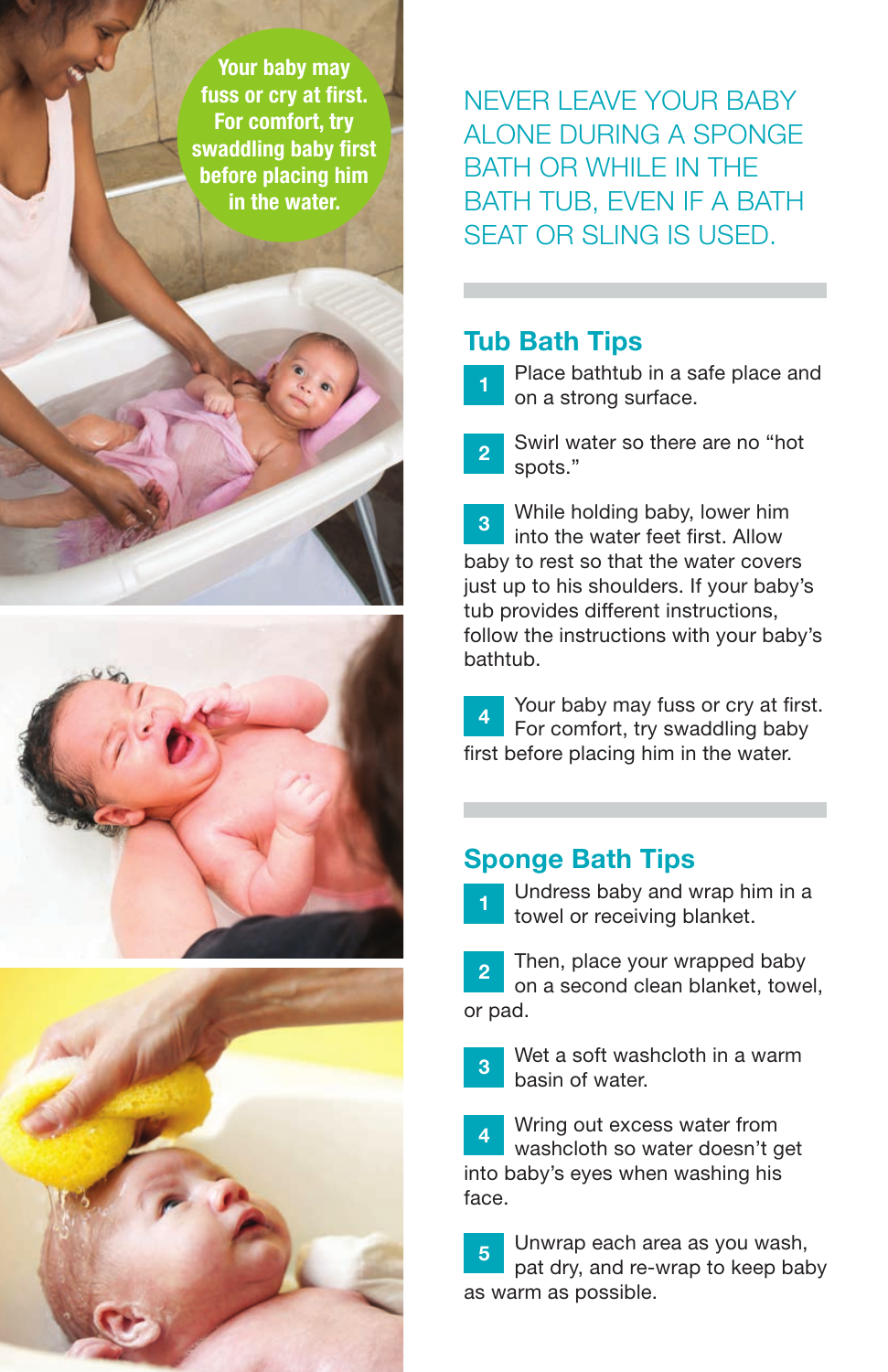#### **NEWBORN SKIN CARE**

# **Diapering**

As a parent, you may change as many as 3,000 diapers in baby's first year of life.

#### Follow these best practices to keep baby's diaper area as clean and healthy as possible.

- Every time baby eats or nurses, check her diaper and change if needed. This helps prevent diaper rash.
- Always wash hands before and after changing your baby's diaper to prevent the spread of germs.
- If diaper is soiled from a bowel movement, clean the area with warm water and a clean cloth or use a mild infant diaper wipe; avoid diaper wipes containing alcohol.
- Avoid using baby or talcum powder; these items contain fine dust-like pieces that can irritate baby's skin and lungs.

#### For Girls

- Clean genital area with a soft cloth and warm water.
- Always wipe diaper area from front to back.

#### For Circumcised Boys

- Clean the area with warm water ONLY (no soap) for the 3-4 days following circumcision.
- Follow any additional instructions from baby's healthcare provider for care of the circumcision area.

#### For Uncircumcised Boys

- Clean genital area with warm water or diaper wipe.
- Never retract the skin that covers the tip of the penis (foreskin); this will happen on its own over time.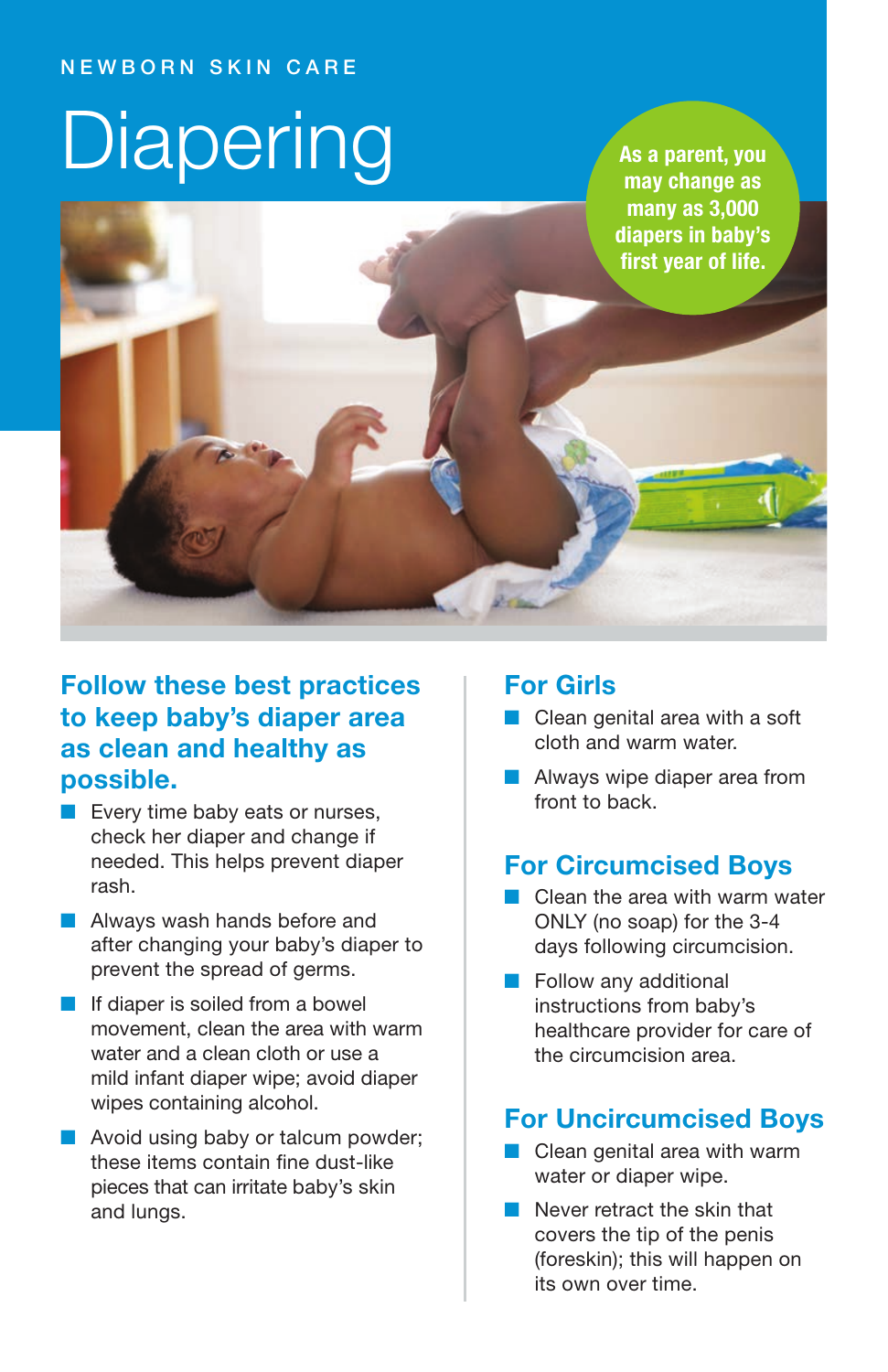## When It's Diaper Rash

Change your baby's diaper as soon as you see it's been soiled. A common reason for diaper rash is that baby's urine or stool stayed too long on her skin. Talk to your baby's healthcare provider if your baby has a red rash in the diaper area that appears swollen, or has red bumps or raised areas.

When diaper rash is present, keep baby's diaper area clean, allowing baby's skin to air dry before applying diaper cream and a clean diaper.

#### To protect baby's skin during diaper rash:

- If the skin appears slightly red, apply a thick layer of petroleum jelly at each diaper change.
- If the skin appears very red, apply a thick layer of white diaper cream that contains zinc oxide at each diaper change. Don't try to remove this cream completely during diaper changes; it protects the skin. Simply rinse the area with warm water, pat or air dry and apply more diaper cream until the rash is gone.

#### TALK TO YOUR **BABY'S HEALTHCARE** provider if your BABY'S CORD:

■ Appears red.

- Has fluid or drainage around it.
- Smells had.
- Hasn't fallen off by baby's third week of life.



#### Caring for Baby's Umbilical Cord Stump

Umbilical cord stump care isn't as mysterious as it may seem. Practice these healthy best habits until the cord dries and falls off on its own, typically by baby's 3rd week of life.

- Unless your healthcare provider has told you otherwise, go ahead and bathe baby with the cord stump intact; it's OK to immerse it in water.
- Always wash your hands before touching baby's cord stump.
- Fold the top of baby's diaper down and away from the cord.
- Keep the cord area clean and dry.
- Wipe the cord with warm water and a soft cloth if it gets soiled with baby's waste.
- Avoid using rubbing alcohol or creams on the cord or covering it with a bandage.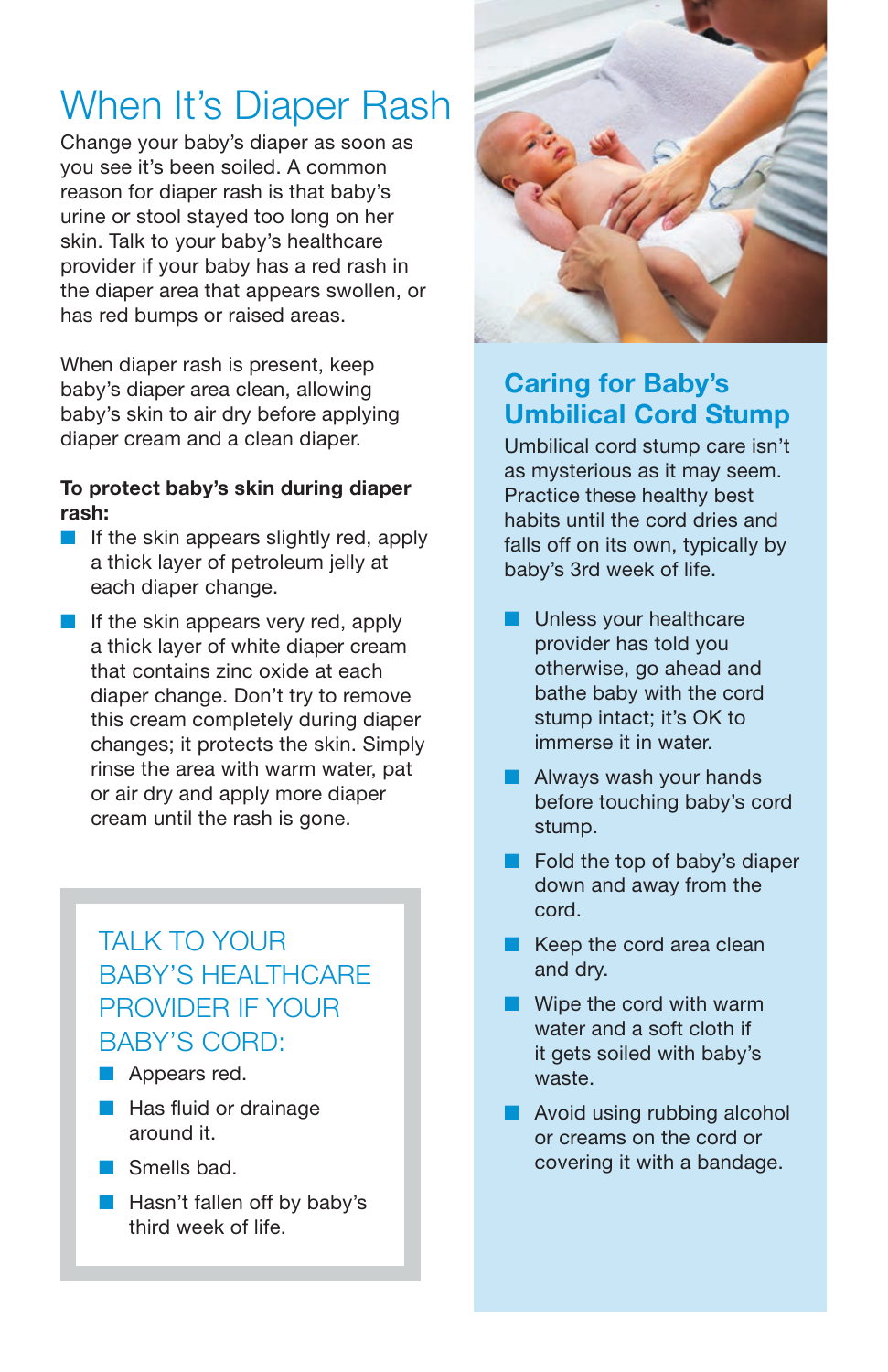#### **NEWBORN SKIN CARE**

## Sun Protection



#### Sun Protection Tips for Your Baby:

Avoid direct sun exposure during baby's first 6 months by covering baby with clothing and hats with brims shading the head and neck to prevent sun exposure and potential sunburn.

From 6 months on, prevent sunburn with a small amount of an infantsafe sunscreen with a Sunscreen Protection Factor (SPF) of at least 15. 2

Check the label of the infant sunscreen to ensure it protects against ultraviolet rays A and B; also, choose a sunscreen specifically for infant skin and that won't sting baby's eyes. 3

### Protecting Baby's Skin from Sun

All babies need protection from the sun starting at birth regardless of their age, race or skin color.